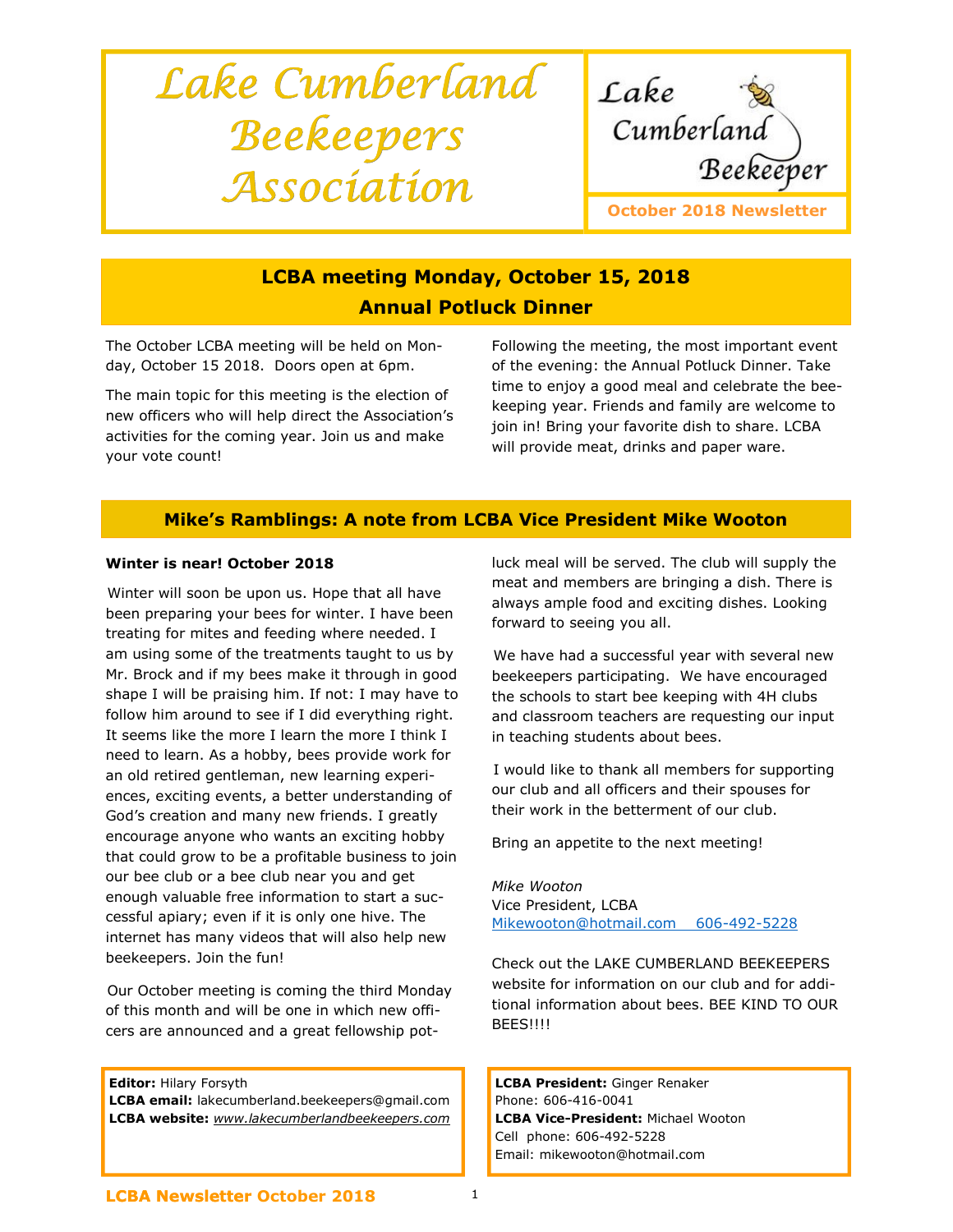## Getting Bees Ready for Winter

Following the LCBA business meeting on September 20, 2018, David Gilbert, Pat Rizenbergs and Mike Wooton discussed mite treatment and getting bees ready for the coming winter.

David Gilbert spoke on using oxalic acid to treat hives for varroa mites. He uses a heating rod to vaporize the acid, taking 10 minutes to treat each hive from which the honey supers have been removed. This treatment works best in temperatures 20-30 degrees usually in Nov/Dec/Jan and is very reliable.

Pat Rizenbergs spoke on preparing hives for winter. She stressed determining the number of bees in each hive and the quality of the queen. She recommended having at least a basketball size cluster of bees to make it through the winter (5-8 frames of bees) and to look for signs of a laying queen. If you see eggs and larvae and a good laying pattern of capped brood then the queen is viable. If the number of bees in a hive is small and/or the queen seems to be failing then your best option this late in the season is to combine this hive with a stronger hive using a sheet of newspaper in between the brood boxes.

Beekeepers need to determine if there is enough

food in the hive for the bees to survive the winter. A rule of thumb is 50-60 pounds of honey per hive. That is about 10-12 deep frames. Pat lifts each hive from the back of the bottom box and if it is light, she feeds 2:1 sugar syrup (usually 2-4 gallons per hive) during September and October until she is unable to lift the hive. You can feed syrup inside the hive using inverted glass jars with perforated lids, using plastic bags, feeder trays, or feeder boxes to feed inside the hive. Lastly, the hive equipment (boxes and frames of comb) that are removed from the hive should be put in the freezer for 24-48 hours to kill insect eggs and then stored with paradichlorobenzene (Paramoth) in airtight stacks until ready to use in spring after airing out.

Mike Wooten closed the program passing out handouts on getting hives ready for winter, and added that entrance reducers should be put in now. He showed a tray of cedar shavings that he places under the inner cover in each hive to control moisture during the winter.

- Pat Rizenbergs, LCBA Secretary

## Temperature guidelines for working honey bee colonies

Dorothey Morgan forwarded the following table, which she located on the website Wade's Bees under the link: https://wadesbees.wordpress.com/category/winter-management/

| Below 30°F:     | Open the hive only in emergency, such as to feed or remove chemicals. If<br>feeding is necessary below 30°F, use dry sugar or candy so feed won't freeze.                                      |
|-----------------|------------------------------------------------------------------------------------------------------------------------------------------------------------------------------------------------|
| Below 40°F:     | Open the hive only in emergency, such as to feed or remove chemicals.<br>Because bees cannot get far from the warmth of the cluster, feed must be<br>placed directly above the cluster.        |
| Below 50°F:     | The bees are loosely clustered. The hive can be opened but brood combs<br>should not be removed. Remove side combs to look at brood combs, but<br>replace quickly to avoid chilling the brood. |
| $55^{\circ}$ F: | Bees begin to fly at 55°F and will collect nectar and pollen if available. Hives<br>can be opened, but care must be taken to avoid chilling the brood.                                         |
| 60°F:           | Complete hive inspection can be made, but brood combs should be returned<br>to the hive quickly.                                                                                               |
| 70°F:           | 70°F is warm enough to completely disassemble the hive and frames for a<br>thorough inspection.                                                                                                |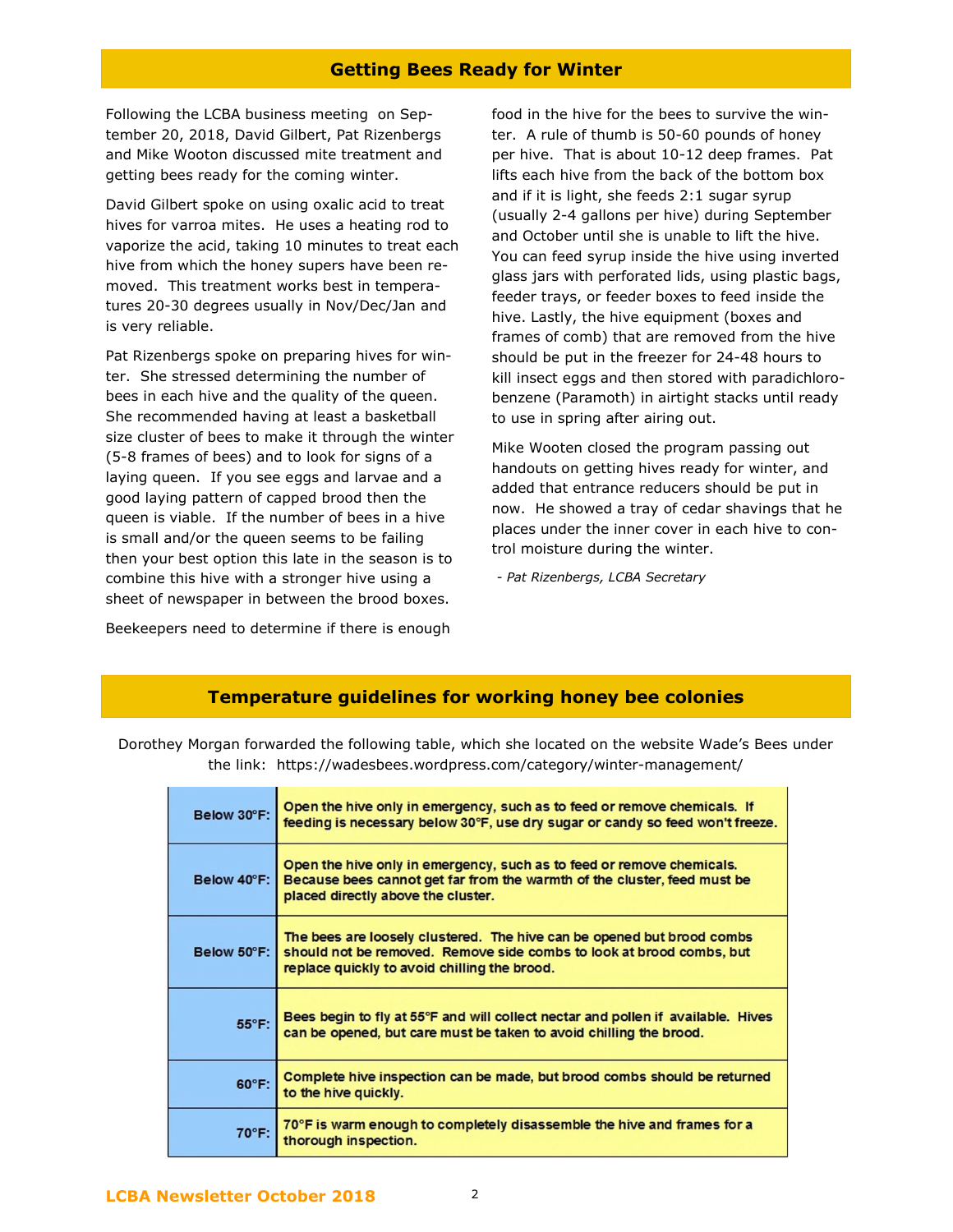## 4-H Beekeeping update

During the September meeting 4-H beekeepers learned how to extract honey.

They uncapped a frame of honey and ran it through and extractor. They enjoyed spinning the honey out and sampling it.

There were several new members attending for the first time that will hopefully be back in October.

#### Meagan Lucas

Pulaski County Extension Agent for 4-H Youth Development



Meagan Lucas (center) shows a young 4-H beekeeper how to uncap a frame of honey prior to extracting the honey Photo: Pat Rizenbergs

## News from FSA

## Deadlines Approaching for Two Programs That Can Assist Beekeepers in Managing Their Risk in 2019

Farm Service Agency (FSA) offers yield protection for honey producer's through Noninsurable Crop Disaster Assistance Program (NAP). NAP is like Crop Insurance for honey yield. It is designed to reduce financial losses that occur when eligible natural disasters cause a loss of honey production. Basic NAP Coverage offers 50% yield protection. A \$250 fee (per county) applies to cover Honey in the NAP program, but the fee can be waived for Socially Disadvantaged, Beginning, or Limited Resource producers. Deadline to enroll is November 20, 2018, for 2019 coverage year. Contact your local FSA office to learn more. Find your local FSA office at https:// offices.usda.gov.

USDA's Risk Management Agency (RMA), now offers Apiculture Rainfall Index policies through insurance agents. Kentucky's deadline to enroll in Apiculture Rainfall Index Policy is November 15. RMA says on their Apiculture Crop Policy website, "The United States currently produces about 163 million pounds of honey each year. The following insurance programs utilize various indexing systems to assess plant growth and vigor, which correlates to honey production. Rainfall Index (RI) - is based on weather data collected and maintained by NOAA's Climate Prediction

Center. The index reflects how much precipitation is received relative to the long-term average for a specified area and timeframe." For more information regarding this program, contact a qualified Crop Insurance Agent. (Find an agent by visiting https://www.rma.usda.gov/tools/ agent.html.) A fact sheet for the Apiculture Pilot Insurance Program can be found here: https:// www.rma.usda.gov/pubs/rme/apiculture.pdf.

#### Annual Colony Reporting Requirement

Kentucky Beekeepers should annually report number of honeybee colonies to your local FSA office on form FSA-578:

- By January 2, if you enrolled in NAP for the current year, or want to be eligible for ELAP in case of an eligible disaster related loss.
- Report within 30 days of the date colonies of bees are acquired, brought into, or removed from the county.

This is a very important step to ensure eligibility for participation in FSA programs.

### Lindsey New

County Executive Director Pulaski/McCreary Co. FSA Office USDA – Farm Service Agency 45 Eagle Creek Drive, Ste. 101 Somerset, KY 42503